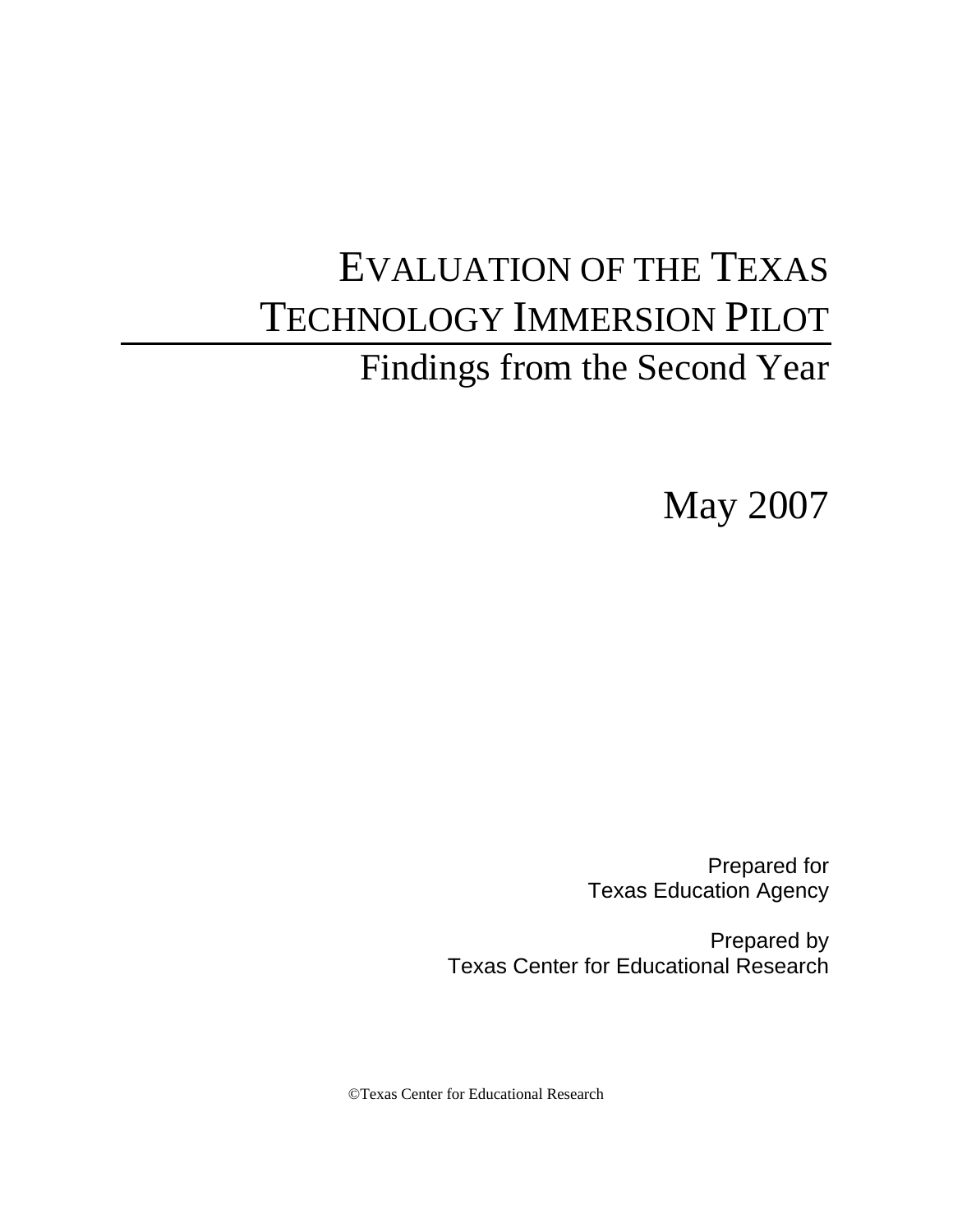# **Credits**

## **Texas Center for Educational Contributing Authors Research**

The Texas Center for Educational Research (TCER) Shapley Research Associates, LLC conducts and communicates nonpartisan research on Kelly Shapley, Ph.D. education issues to serve as an independent resource for those who make, influence, or implement education policy Texas Center for Educational Research in Texas. A 15-member board of trustees governs the Daniel Sheehan, Ed.D. research center, including appointments from the Texas Catherine Maloney, Ph.D. Association of School Boards, Texas Association of Fanny Caranikas-Walker, Ph.D. School Administrators, and State Board of Education. Briana Huntsberger, M.P.Aff.

For additional information about TCER research, please contact:

**Prepared for** Catherine Maloney, Director Texas Center for Educational Research Texas Education Agency<br>
12007 Research Blvd. 1701 N. Congress Avenue<br>
P.O. Box 679002 Austin, Texas 78701-1494 Phone: 512-463-9734 Phone: 512-467-3632 or 800-580-8237 Fax: 512-467-3658

**Research Funded by** Reports are available at www.tcer.org and www.etxtip.info

Keith Sturges, M.A.A.

U.S. Department of Education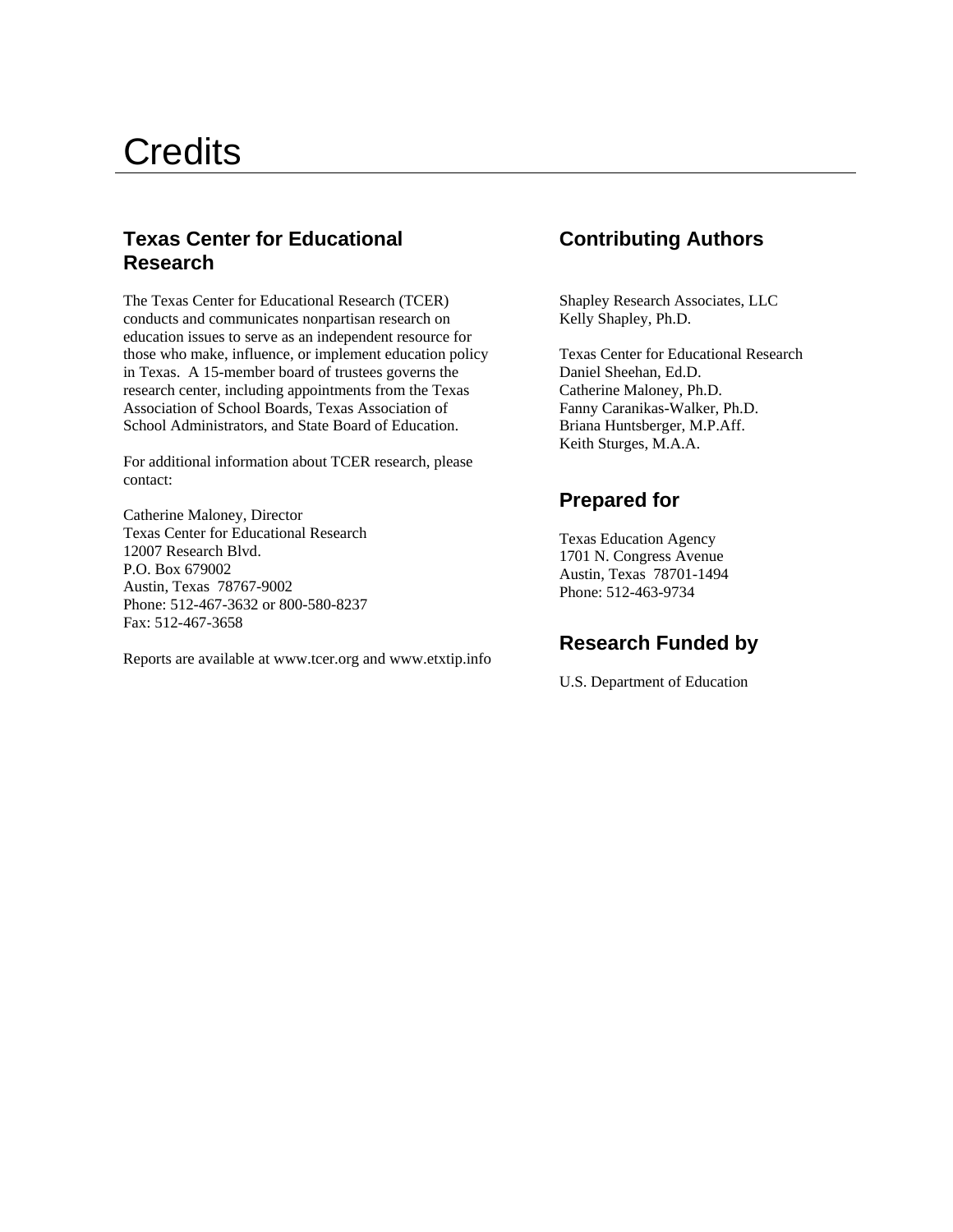# **Table of Contents**

| Implementation Indices by Component of Technology Immersion35 |  |  |  |
|---------------------------------------------------------------|--|--|--|
|                                                               |  |  |  |
|                                                               |  |  |  |
|                                                               |  |  |  |
|                                                               |  |  |  |
|                                                               |  |  |  |
|                                                               |  |  |  |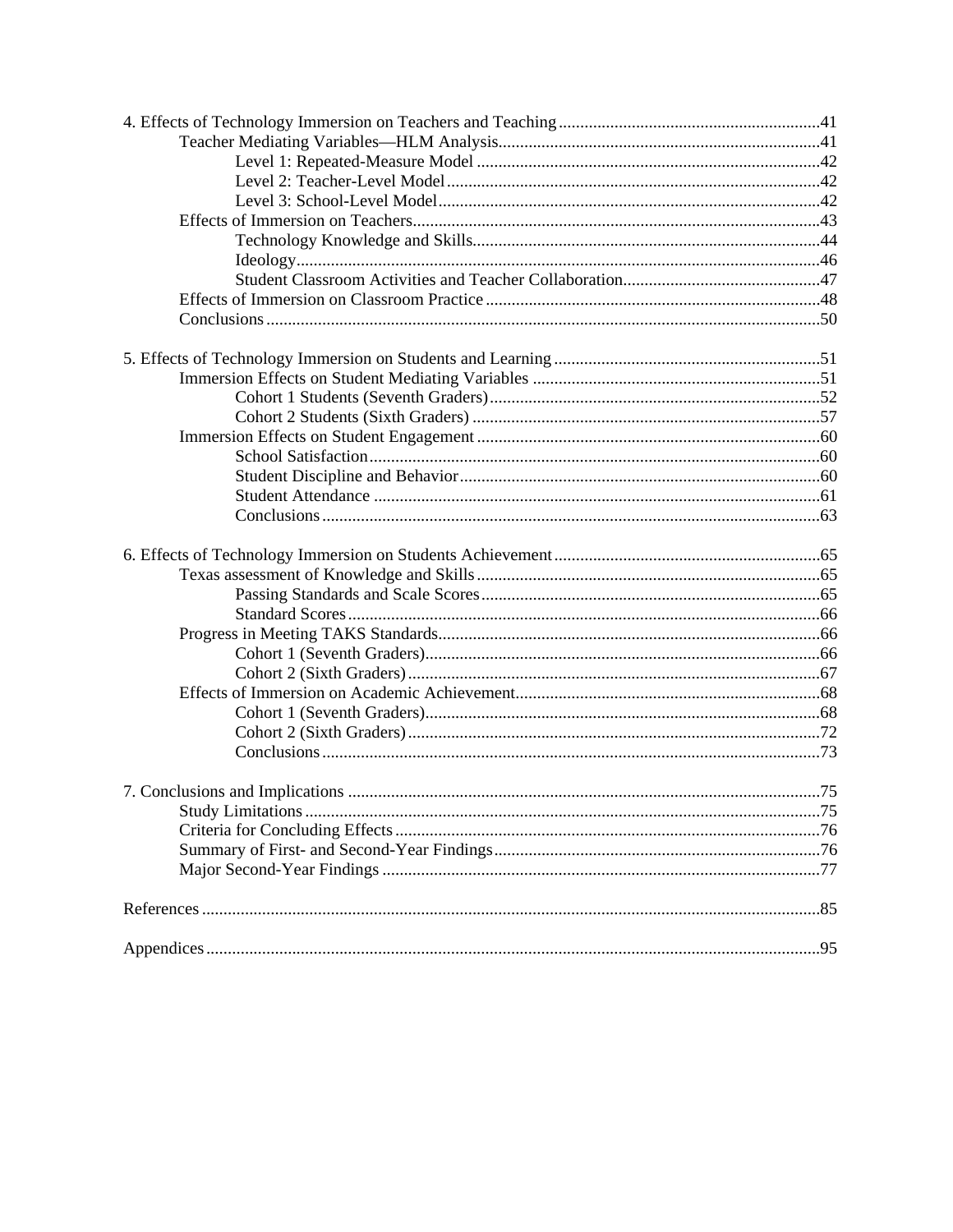# **Executive Summary**

The Technology Immersion Pilot (TIP) sets forth a vision for technology immersion in Texas public schools. The Texas Education Agency (TEA) originally directed more than \$14.5 million in federal Title II, Part D monies toward funding a wireless learning environment for high-need middle schools through a competitive grant process. A concurrent research project funded by a federal Evaluating State Educational Technology Programs grant is evaluating whether student achievement improves over time as a result of exposure to technology immersion. The Texas Center for Educational Research (TCER)—a non-profit research organization in Austin—is the TEA's primary partner in this four-year endeavor.

The overarching purpose of the study is to scientifically investigate the effectiveness of technology immersion in increasing middle school students' achievement in core academic subjects as measured by the Texas Assessment of Knowledge and Skills (TAKS). Technology immersion encompasses multiple components, including a laptop computer for every middle school student and teacher, wireless access throughout the campus, online curricular and assessment resources, professional development and ongoing pedagogical support for curricular integration of technology resources, and technical support to maintain an immersed campus.

### **Technology Immersion**

As a way to ensure consistent interpretation of technology immersion and comparability across sites, the TEA issued a Request for Qualifications (RFQ) that allowed commercial vendors to apply to become providers of technology immersion packages. Successful vendor applicants to the RFQ had to include the following six components in their plan:

- A wireless mobile computing device for each educator and student on an immersed campus to ensure on-demand access to technology;
- Productivity, communication, and presentation software for use as learning tools;
- Online instructional resources that support the state curriculum in English language arts, mathematics, science, and social studies;
- Online assessment tools to diagnose students' strengths and weaknesses or to assess their progress in mastery of the core curriculum;
- Professional development for teachers to help them integrate technology into teaching, learning, and the curriculum; and
- Initial and ongoing technical support for all parts of the package.

Through a competitive application and expert-review process, the TEA selected three lead vendors as providers of technology immersion packages (Dell Computer Inc., Apple Computer Inc., and Region 1 Education Service Center [ESC]). Prices for packages varied according to the numbers of students and teachers, the type of laptop computer, and the vendor provider. Package costs ranged from about \$1,100 to \$1,600 per student. Of the 22 immersion sites, 6 middle schools selected the Apple package, 15 selected the Dell package, and 1 school selected the Region 1 ESC package (Dell computer).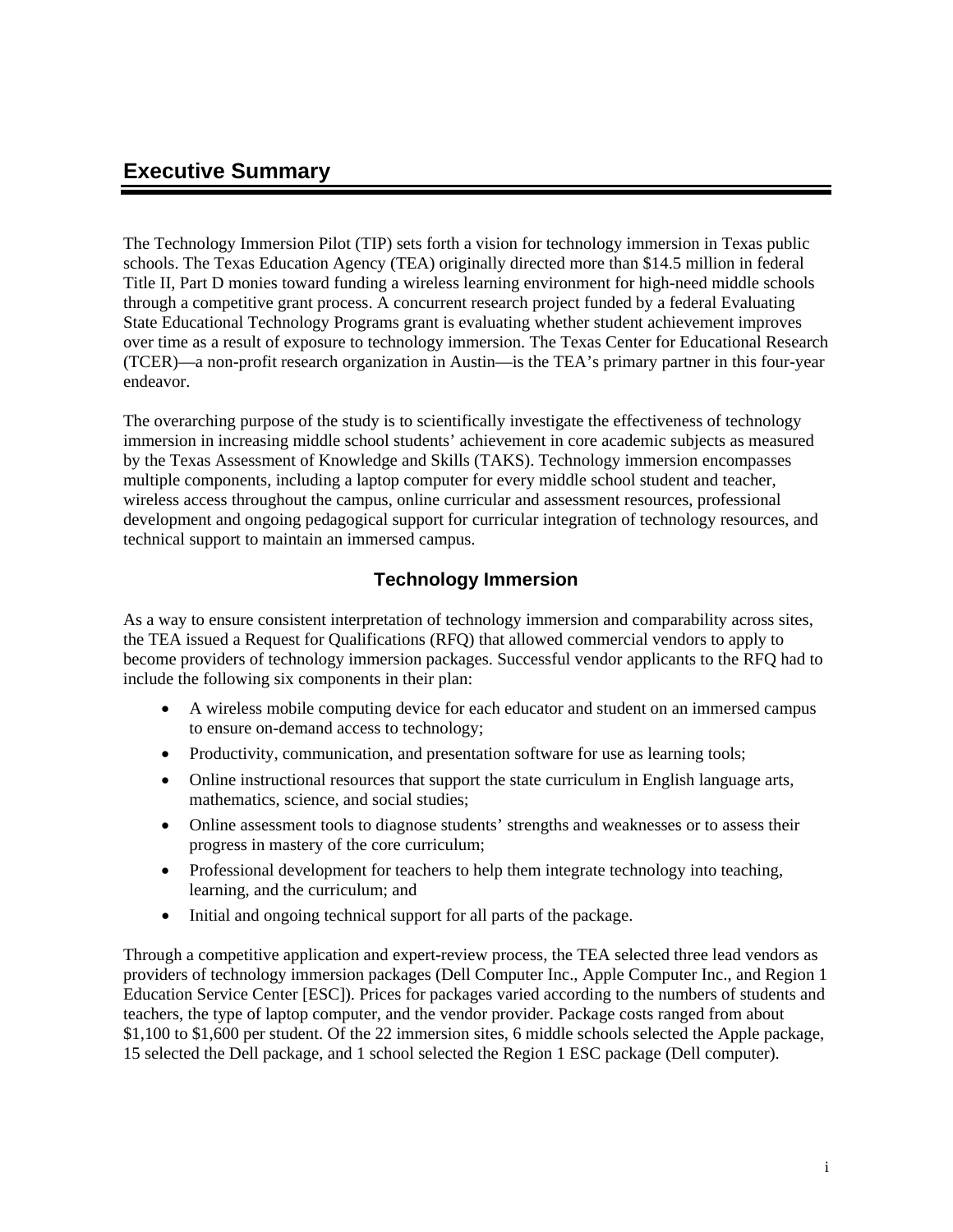## **Methodology**

### **Evaluation Design**

The evaluation employs a quasi-experimental research design, and in the first year, included 22 experimental and 22 control schools. In the project's second year, however, the research design was modified when two middle schools in one district (one experimental and one control) were lost due to damage caused by Hurricane Rita on the Texas Gulf coast. Thus, second-year results (for the 2005-06 school year) are for the remaining 21 treatment and 21 control schools. A re-analysis of baseline data for the new sample revealed that school and student characteristics generally were unchanged and differences between comparison groups remained statistically insignificant.

In the second year, researchers examined the nature of project implementation at the immersion sites. Additionally, we gauged the effects of technology immersion on teacher and student mediating variables as well as the effects of immersion on students' reading, mathematics, and writing achievement. Research questions are as follows.

- How is technology immersion implemented, and what factors are associated with higher implementation levels?
- What is the effect of technology immersion on teachers and teaching?
- What is the effect of technology immersion on students and learning? and
- Does technology immersion affect student achievement?

The *Theoretical Framework for Technology Immersion* guides the evaluation. The experimental research design allows an estimate of the effects of the intervention, which is the difference between the treatment and control groups. The framework postulates a linear sequence of causal relationships. First, experimental schools are to be "immersed" in technology through the introduction of technology immersion components. An improved school environment for technology should then lead to teachers who have greater technology proficiency, use technology more often for their own professional productivity, collaborate more with their peers, have students use technology more in their classrooms, and use laptops and digital resources to increase the intellectual challenge of lessons. In turn, these improved school and classroom conditions should lead students to greater technology proficiency, more opportunities for peer collaboration, greater personal self-direction, more rigorous and authentic learning experiences, and stronger engagement in school and learning. Student mediating variables presumably contribute to increased academic performance as measured by standardized test scores. In the framework, prior student achievement and student, family, and school characteristics exert their own influence on learning.

#### **Participating Sites**

Interested districts and associated middle schools responded to a Request for Application (RFA) offered by the TEA in spring 2004 to become technology immersion schools. Applicants had to meet eligibility requirements for Title II, Part D funds (i.e., high-need due to children from families with incomes below the poverty line, schools identified for improvement, or schools with substantial need for technology). Technology immersion schools, selected through the competitive grant process, were matched by researchers with control schools on key characteristics, including size, regional location, demographics, and student achievement.

The TIP grants targeted high-need schools, thus nearly 70% of students in the study come from economically disadvantaged backgrounds, with many schools in rural or isolated locations. Students are ethnically diverse, roughly 58% Hispanic and 7% African American. Middle schools are typically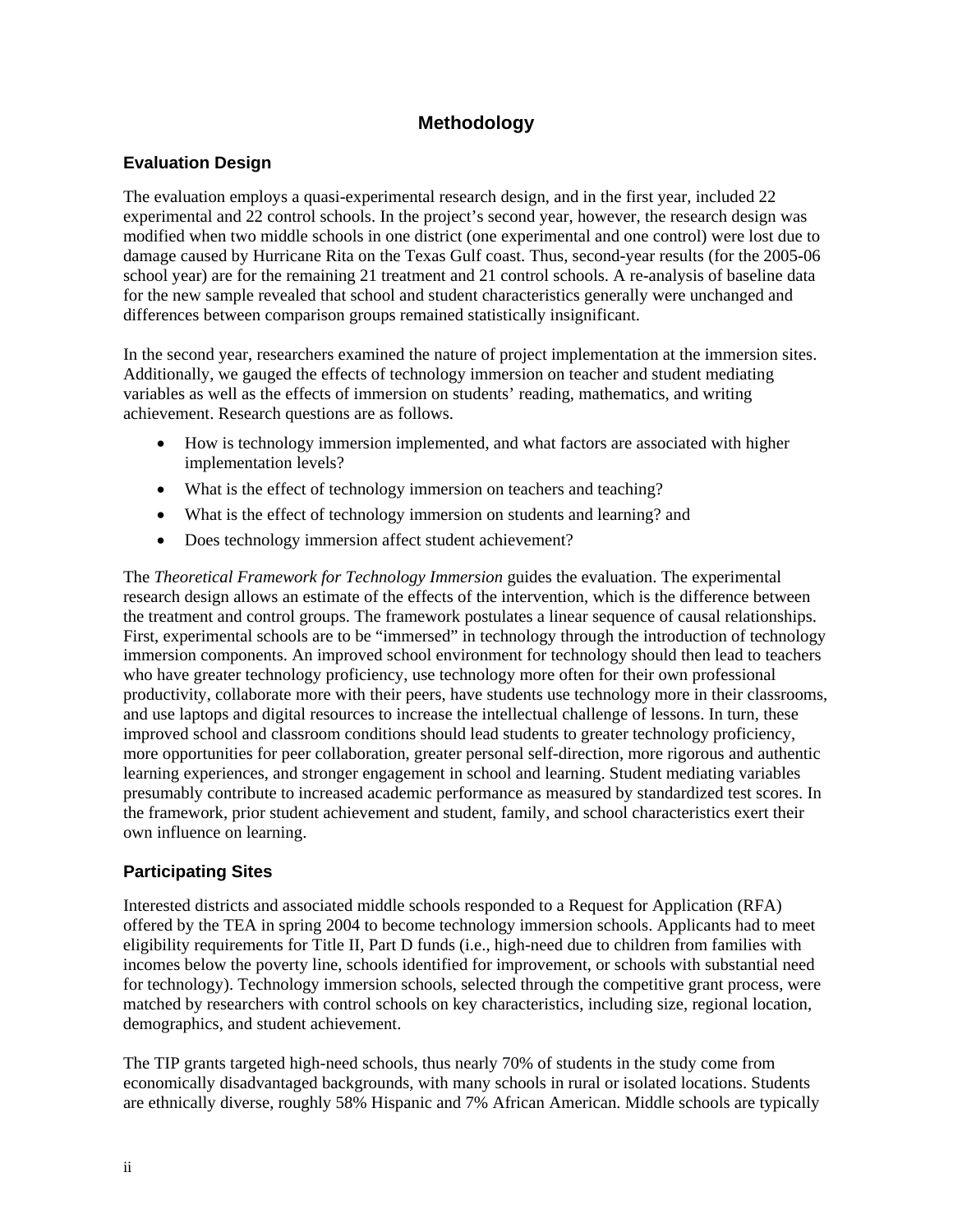small (402 students, on average), but enrollments vary widely (from 83 to 1,447 students). Although schools are highly concentrated in rural and very small Texas districts, about a third of districts and schools are in large cities or suburban locations across the state.

The second-year study focused on two student cohorts. Cohort 1 included 5,538 seventh graders (2,627 immersion, 2,911 control) who completed their second project year; Cohort 2 included 5,507 sixth graders (2,685 immersion, 2,822 control) who finished their first year. Altogether, 1,257 teachers participated in the project (604 at immersion and 653 at control campuses).

### **Data Collection and Analysis**

Data collection involved a mix of qualitative and quantitative data sources. Researchers conducted site visits at each of the middle schools in fall 2004 and spring of 2005 and 2006. For this report, we concentrate on site-visit data gathered through observations in a sample of sixth- and seventh-grade classrooms (English/language arts, mathematics, social studies, and science). Additional measures include annual online teacher surveys and student paper-and-pencil surveys. We also gathered school and student demographic, attendance, and achievement data from the Texas Public Education Information Management System (PEIMS) and Academic Excellence Indicator System (AEIS), and data on student disciplinary actions from schools.

We used either two- or three-level hierarchical linear models (HLM) to analyze immersion effects on teachers' and students' perceptions of technology and proficiencies and immersion effects on students' TAKS achievement. Three-level HLM growth modeling estimated the effects of immersion on rates of growth for dependent variables across three time points (2004, 2005, and 2006). When only two data points were available, we used two-level HLM models to estimate the effects of immersion on 2006 scores. For two-level HLM models, we calculated effect sizes (ES) in standard deviation units (usually Cohen's *d*). Effect sizes greater than 0.5 are typically interpreted as large, 0.5 to 0.3 as moderate, 0.3-0.1 as small, and less than 0.1 as trivial.

The generalization of findings to a broader population is a study limitation. Compared to Texas middle-school students as a whole, students in the sample schools are substantially more Hispanic and less White and African American. Middle schools are also smaller than the statewide average, and schools are located either in small or very small districts or large districts. Additionally, the study relies on self-reported data from students and teachers for many outcome variables. Nonetheless, the triangulation of evidence from multiple sources (surveys, classroom observations, state demographic and test databases, student cohorts) verifies the robustness of findings.

### **Major Findings**

#### **Summary of First- and Second-Year Findings**

Our first-year report—*Evaluation of the Texas Technology Immersion Pilot: First-Year Results* (Shapley et al., 2006a)—revealed positive effects of technology immersion on schools, teachers, and students. Findings for the second year relative to these same variables are generally consistent with first-year results. Steadfast outcomes across two evaluation years and two student cohorts show that immersing a middle school in technology produces schools with stronger principal leadership for technology, greater teacher collaboration and collective support for technology innovation, and stronger parent and community support for technology. Additionally, teachers in immersion schools are more technically proficient and use technology more often for their own professional productivity, their students use technology more often in core-subject classrooms, and teachers adopt more integration-oriented and learner-centered ideologies. Students in immersion schools are more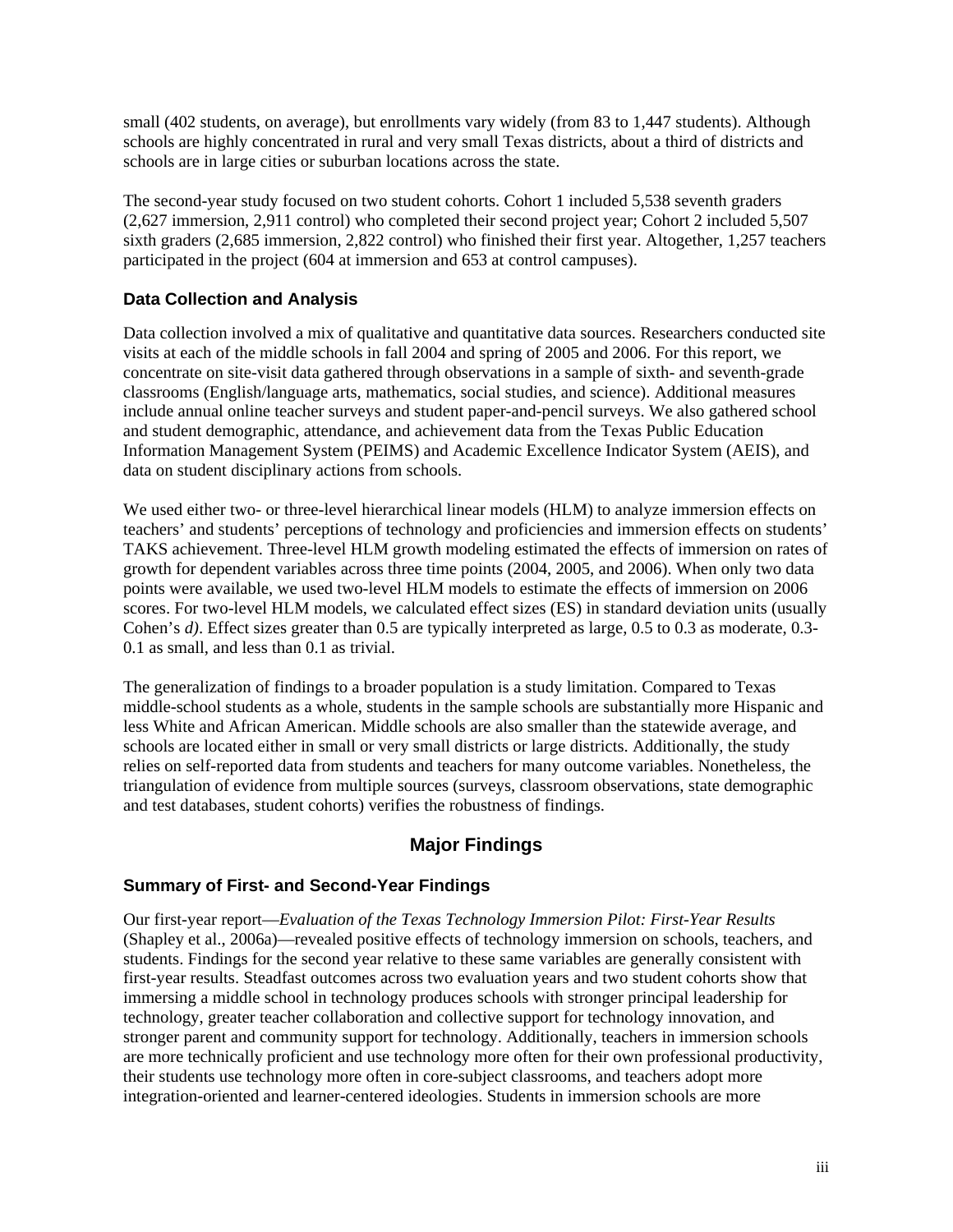technically proficient, use technology more often for learning, interact more often with their peers in small-group activities, and have fewer disciplinary problems than control-group students.

Also consistent with first-year results, we found no significant effect of technology immersion in the second year on student self-directed learning, and we found a significantly negative immersion effect on student attendance. Moreover, the availability of technology across two years provided no significant increase in the intellectual challenge of immersion teachers' core-subject lessons.

First-year findings on academic achievement revealed no statistically significant immersion effects on TAKS reading or mathematics scores for Cohort 1, sixth graders. Similarly, second-year results for Cohort 1 students (as seventh graders) showed no significant effects of immersion on TAKS reading, mathematics, or writing achievement. Likewise, achievement results for Cohort 2 students (sixth graders involved in the project for one year) revealed no significant effect of immersion on TAKS reading achievement. However, for TAKS mathematics, students in immersion schools who began the year with higher math pretest scores had significantly higher mathematics achievement than their control-group counterparts. The math achievement gap favoring immersion students over control widened as students' pretest scores increased. Although TAKS score differences between immersion and control schools usually did not differ by statistically significant margins, second-year achievement trends, in contrast to first-year results, generally favored technology immersion schools. Additional details for second-year outcomes are provided below.

#### **Major Second-Year Findings**

#### *Effects of Immersion on Teachers and Teaching*

**Immersion teachers grew in technology proficiency and in their use of technology for professional productivity at significantly faster rates than control teachers.** Technology immersion accelerated teachers' growth in meeting the state's Technology Application Standards. In a self-assessment of their technology proficiency across three time points, immersion teachers considered themselves to be increasingly more technology literate than control teachers in areas involving technology operations and pedagogical skills. Similarly, teachers in immersion schools used technology significantly more often for administrative and classroom management purposes.

**Teachers in immersion schools expressed stronger ideological associations across time with technology integration and learner-centered practices.** While immersion and control teachers initially expressed similar views on instructional practices involving technology, immersion teachers changed their instructional beliefs at a significantly more positive rate. Immersion teachers indicated that they increasingly employed technology integration actions, such as promoting students' authentic problem solving or critical thinking through technology. Immersion teachers also expressed increasingly stronger affiliations with constructivist or learner-centered practices, such as having students establish individual learning goals, emphasizing experiential learning, and providing realworld experiences.

**Teachers at schools with higher concentrations of student poverty grew in technology proficiency and adopted new ideologies at slower rates.** Teachers who taught at schools with higher student poverty levels grew in technology proficiency and embraced technology integration and learner-centered practices at slower rates than their peers in more advantaged schools. Weaker supports for implementation at more impoverished immersion schools as well as the characteristics of teachers employed in those schools (proportionately more male teachers who were less likely than females to embrace innovative methods) may at least partially explain immersion teachers' progress.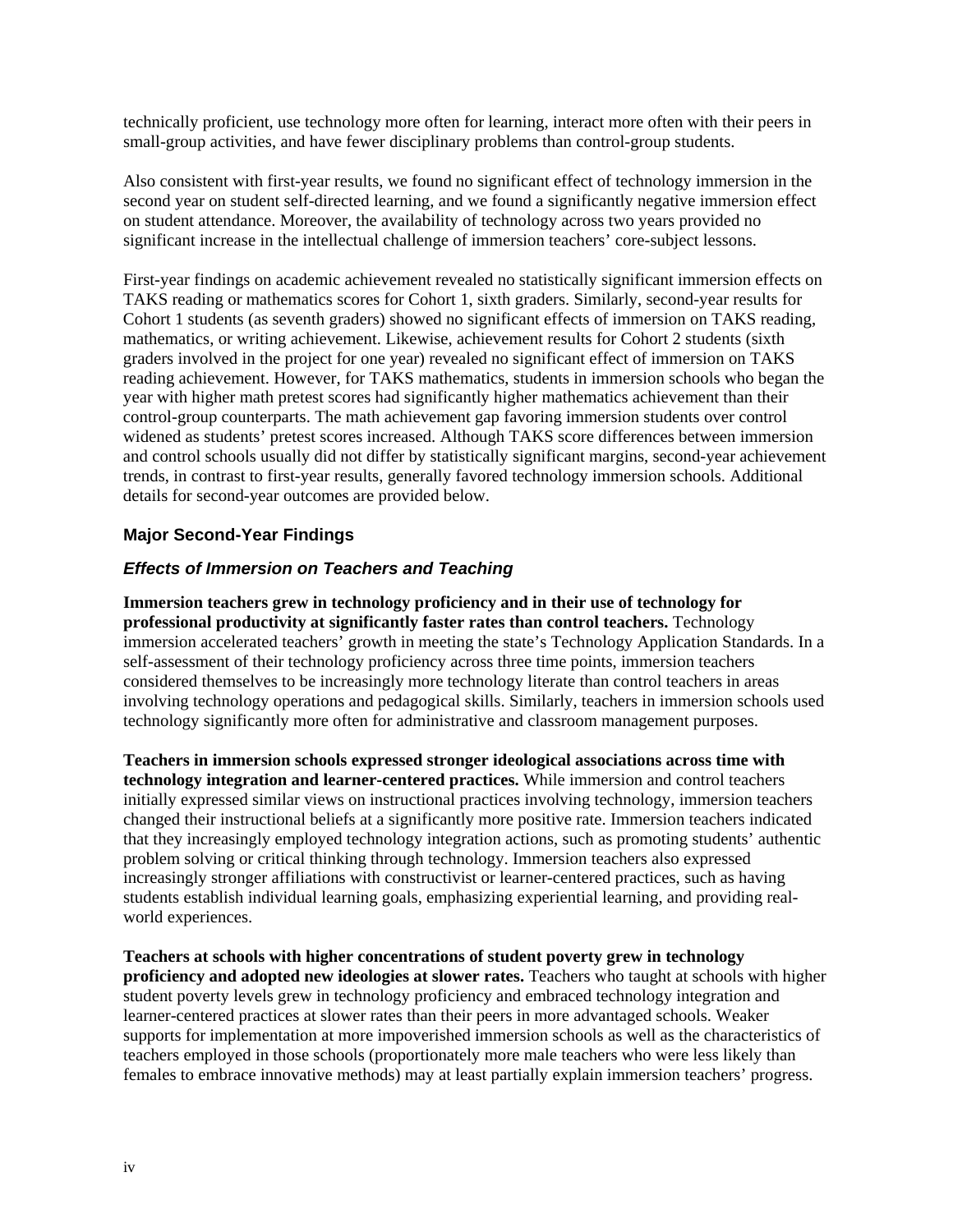**Given greater abundance of technology, teachers in immersion schools collaborated more often with their peers on technology-related issues than control teachers, and students used technology more often in immersion classrooms.** Teachers at immersion schools compared to control had a significantly steeper growth rate for collaborative interactions with colleagues that supported improvements in instructional practices (e.g., developing lesson plans, exchanging information about students), as well as for the frequency of their students' classroom activities involving technology. Despite their positive growth trend, statistics indicated that by spring 2006 teachers in immersion classrooms had students use various technology resources infrequently (i.e., about once or twice a month). While the overall level of classroom technology use was low, practices varied across teachers and core-subject areas.

**Availability of technology resources had little, if any, effect on the intellectual challenge of immersion teachers' lessons.** Technology immersion's theorized impact on student achievement hinges on technology's facilitation of more rigorous and authentic learning experiences. Observations of core-subject teachers in fall 2004 and spring of 2005 and 2006 revealed no statistically significant differences between the intellectual demand of immersion and control teachers' lessons. Across classrooms, lessons generally failed to intellectually challenge students. Observed activities most often focused on student acquisition of facts, definitions, and algorithms, and less often centered on writing lesson-related communication, constructing knowledge (e.g., synthesizing, explaining), or engaging in disciplined inquiry (e.g., investigation, experimental inquiry).

#### *Effects of Immersion on Students and Learning*

**Technology immersion significantly increased students' technology proficiency and narrowed the gap between economically advantaged and disadvantaged students.** Immersion students made greater progress toward mastery of the Texas Technology Applications standards. Estimated yearly growth in proficiency for economically advantaged and disadvantaged immersion students in Cohort 1 were nearly twice the rates for their control-group counterparts. Consequently, by the end of seventh grade, economically disadvantaged students in immersion schools surpassed advantaged control students in proficiency. Similarly, for Cohort 2, sixth graders, immersion had a significantly positive effect on students' technology proficiency  $(ES = 0.30)$ .

**Students in immersion schools used technology significantly more often in core-subject classrooms and interacted more frequently with their peers in small groups.** Similar to their teachers' reports, Cohort 1 students at immersion schools had a significantly steeper growth trend for the frequency of classroom activities with technology than control students. Results for Cohort 2 students, similarly, revealed significant and practically important differences in classroom activities favoring immersion schools ( $ES = 0.83$ ). Along with greater uses of classroom technology, students in immersion schools also had more frequent opportunities to learn with other students in small groups and to take a more active learning role.

Although immersion students used technology more often, classroom observations showed that they used technology in rather conventional ways. Observed students most frequently used a word processor for writing, learned and practiced skills (typically multi-choice exercises or digitized worksheets), created or made presentations (using PowerPoint or Keynote), or conducted Internet searches for information on an assigned topic. In general, changes in classroom activities and organizational structures in immersion classrooms did not necessarily alter the rigor or relevance of students' experiences with core-subject content.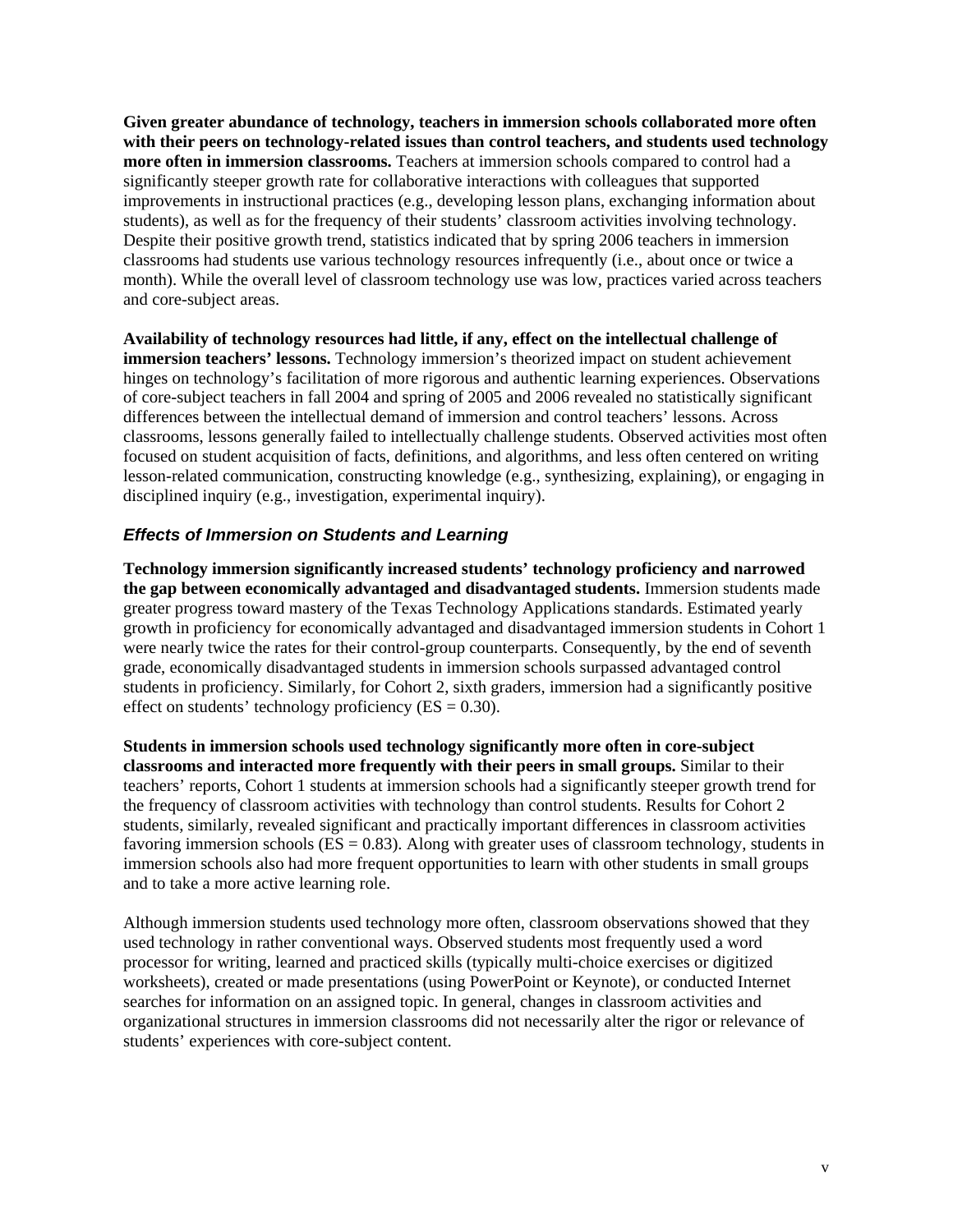**Technology immersion had no significant effect on student self-directed learning.** We theorized that opportunities for independent and self-guided learning afforded through one-to-one technology would positively affect students' personal self-direction. Findings in the second year replicated firstyear results showing there was no significant immersion effect on self-directed learning. As both immersion and control students in Cohort 1 progressed from sixth to seventh grade, their responses to statements measuring self-direction revealed a significantly negative growth trend. Results for Cohort 2 students, similarly, revealed no significant immersion effect ( $ES = 0.03$ ).

**Outcomes for student engagement varied. Students in immersion schools had significantly fewer disciplinary actions, similar levels of school satisfaction, and significantly lower school attendance rates than control-group students.** One-to-one computing is often credited with increasing student engagement as measured by indicators such as stronger commitment to academic work, increased attendance, and reduced discipline problems. Accordingly, interviewed administrators, teachers, and students involved in this study have cited greater student interest and motivation for school and learning as positive immersion effects. Results for quantitative measures, however, were mixed.

Disciplinary Action Reports for the 2005-06 school year showed that immersion students had proportionately fewer behavioral and disciplinary problems than their counterparts in control schools (ES = 0.14 and 0.16 for Cohorts 1 and 2, respectively). Conversely, surveys of students' school satisfaction showed no significant differences between immersion and control students' satisfaction with the kinds of work they do in classes or with the relevance of their schoolwork. Unexpectedly, technology immersion had a significantly negative effect on school attendance. For Cohort 1 students, school attendance rates declined across years, and by the end of seventh grade, the estimated average attendance rate for economically advantaged immersion students was 95.9% compared to 96.4% for control students (rates were lower for disadvantaged students). Results for Cohort 2 students, similarly, showed statistically significant but small differences in attendance rates favoring students in control schools  $(ES = 0.07)$ .

#### *Effects of Immersion on Academic Achievement*

Technology immersion's ultimate goal is increasing students' achievement in core academic subjects as measured by state assessments. For analyses reported below, students' TAKS scale scores were standardized and then normalized as *T* scores with a mean of 50 and a standard deviation of 10.

**Technology immersion had no statistically significant effect on Cohort 1, seventh graders' achievement in reading, mathematics, or writing.** For Cohort 1 students, we used three-level HLM growth models to estimate mean rates of change in TAKS reading and mathematics scores and a twolevel HLM model to estimate the effects of immersion on TAKS writing scores.

- **Reading.** Controlling for student and school poverty, there was no significant effect of immersion on students' growth rate for TAKS reading. The immersion effect was positive but not by a statistically significant margin. Economically disadvantaged students in both immersion and control schools grew in reading achievement at a significantly faster rate than their more advantaged peers. Combined with the positive immersion result, this yielded a positive boost in reading achievement for disadvantaged immersion students.
- **Mathematics.** After controls for student and school poverty, there was no significant effect of immersion on students' growth rate for TAKS mathematics. The immersion effect was positive but not by a statistically significant margin. In contrast to reading, economically disadvantaged students at both immersion and control schools grew in mathematics achievement at a significantly slower rate than their more advantaged peers.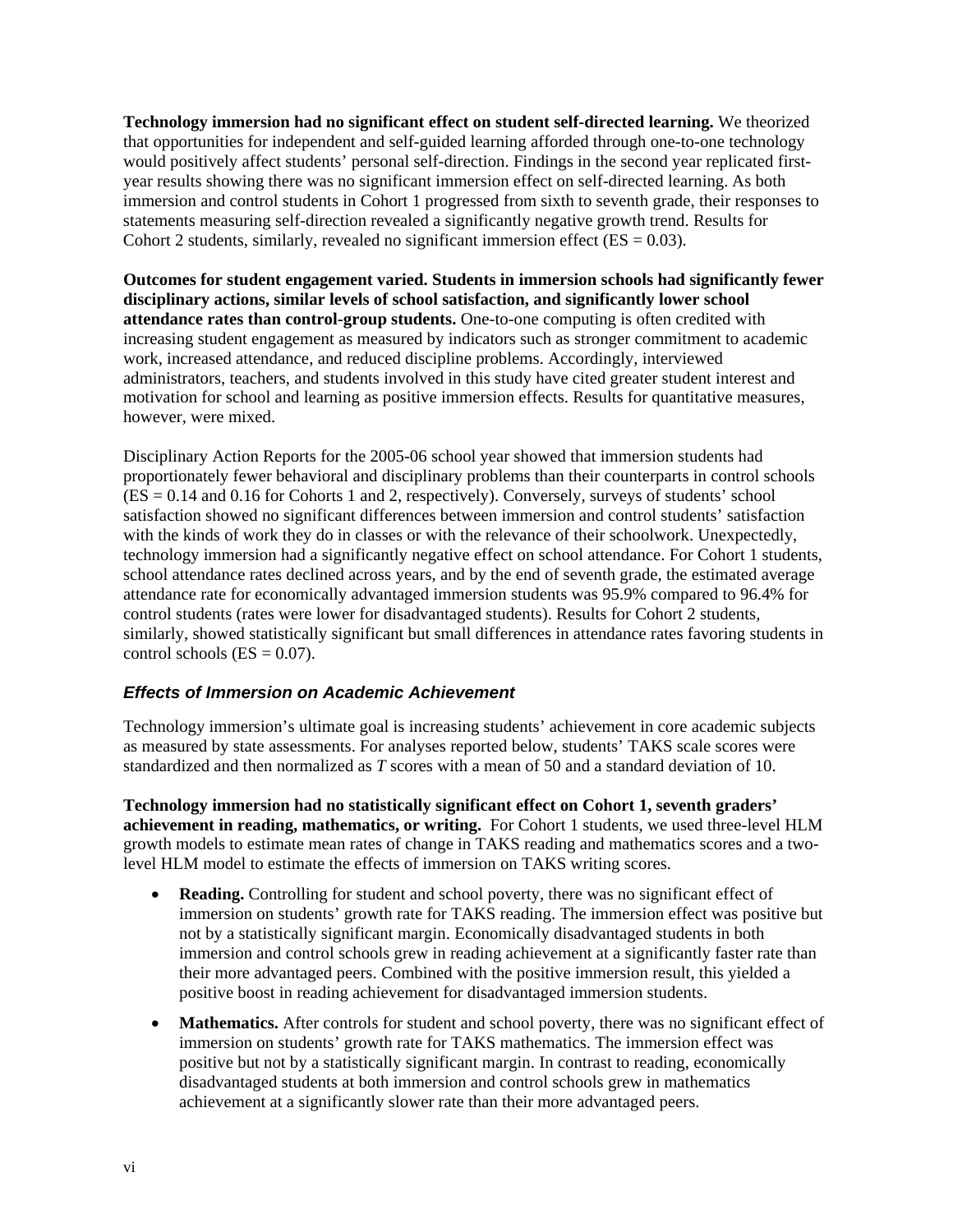• **Writing.** After adjusting for Cohort 1 students' initial TAKS writing scores (as fourth graders in 2003), student demographic characteristics, and school poverty, there was no statistically significant difference in the 2006 writing scores for students in immersion and control schools. The immersion effect was negative but not by a statistically significant margin.

**Technology immersion had no statistically significant effect on Cohort 2, sixth graders' reading achievement. However, immersion had a significantly positive effect on mathematics scores for higher achieving students.** We analyzed the effects of immersion on Cohort 2 students' TAKS reading and mathematics scores using two-level HLM models.

- **Reading.** Controlling for students' prior achievement (as fifth graders in 2005), demographic characteristics, and school poverty, there was no statistically significant difference in the 2006 TAKS reading scores for students in immersion and control schools. The immersion effect on reading was positive but not by a statistically significant margin.
- **Mathematics.** After controls for students' prior achievement (as fifth graders in 2005), demographic characteristics, and school poverty, there was no overall significant difference between immersion and control students' TAKS mathematics scores. The immersion effect was positive but not by a statistically significant margin. However, there was a statistically significant immersion effect on mathematics achievement that acted through students' pretest scores. Other factors being equal, having higher pretest scores predicted larger gaps in 2006 math scores favoring immersion students. Thus, immersion had a significantly positive effect on mathematics achievement for higher achieving sixth graders.

**Second-year achievement trends generally favored technology immersion schools.** Although TAKS scores for immersion and control students usually did not differ by statistically significant margins in the second year, noteworthy achievement trends emerged. In the first project year, TAKS reading and mathematics achievement trends favored control schools. Conversely, in the second year, immersion schools had more positive achievement trends than control schools across *both* Cohorts 1 and 2 and for *both* reading and mathematics subject areas. Outcomes for TAKS writing, in contrast, favored students in control schools. The analysis of writing achievement, however, differed from other subject areas in the wider span of time between the pretest (4th grade) and posttest (7th grade). The testing mode for writing could also have affected outcomes. Immersion students who regularly use word processors for writing may be at a disadvantage when completing a writing assessment in traditional paper-and-pencil format.

**Second-year findings provide formative evaluation outcomes.** The evaluation of technology immersion is a four-year, longitudinal study, and findings from the second year provide preliminary outcomes. In designing the study, we thought that some effects might emerge during early implementation, but we also believed that changes in longer term outcomes, such as student achievement, might require at least three years to surface (i.e., time for Cohort 1 students to progress from sixth to eighth grade). Additionally, outcomes so far have focused mainly on TAKS reading and mathematics. In the third year, Cohort 1, eighth graders will complete TAKS social studies and science assessments. Thus, outcomes will be available for each of the core-subject areas.

Moreover, while student achievement results as measured by TAKS scores are extremely important, there are other outcomes for immersion students that may contribute to their long-term success. Certainly, technology immersion has narrowed the technology equity gap for economically disadvantaged students. Many students who previously had no technology in their homes are becoming computer literate through their experiences with laptops. Administrators, teachers, and students alike believe that middle school students at immersion schools are better prepared for future educational and workforce requirements and for 21st Century expectations, such as communication